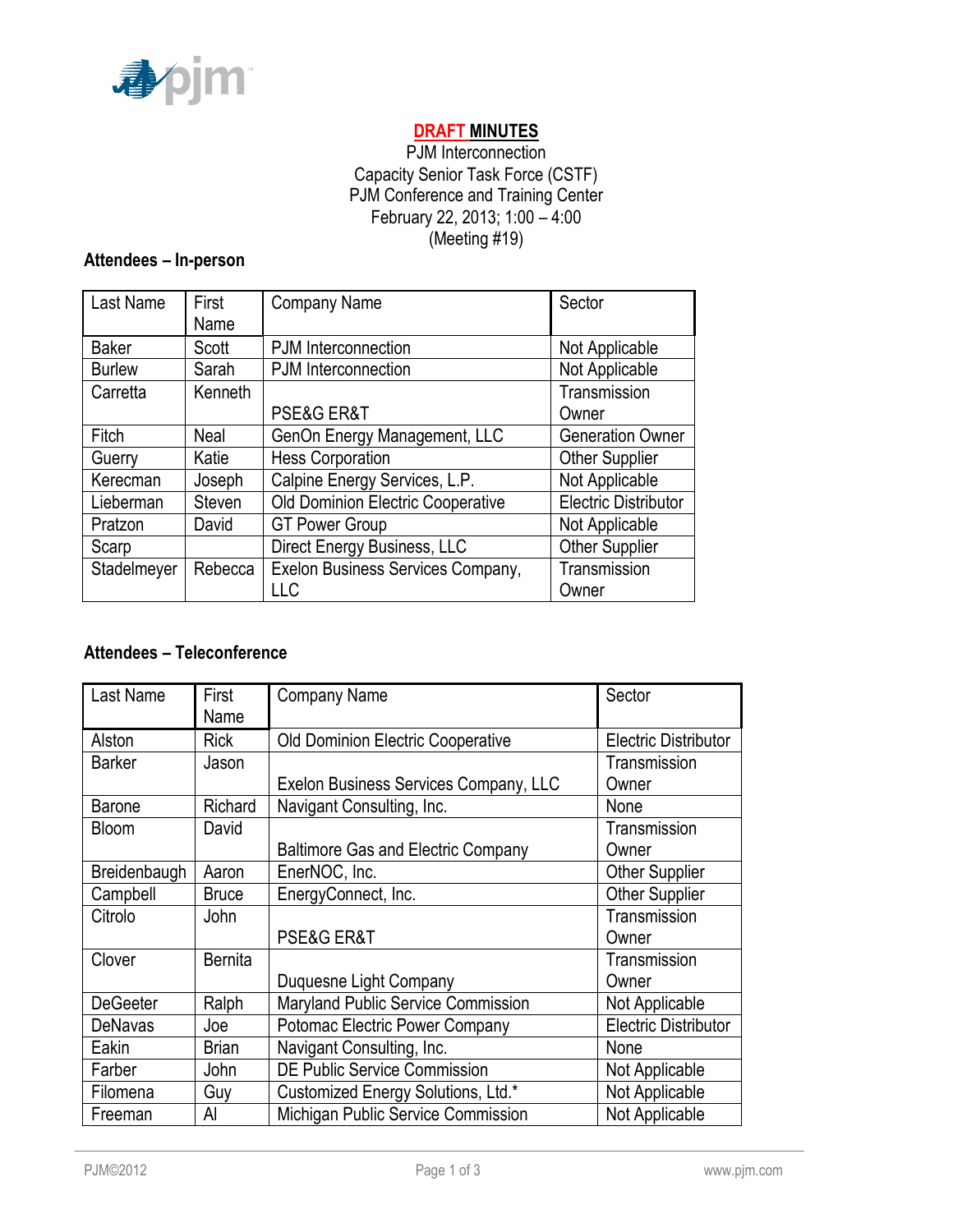

| Gil         | David        | NextEra Energy Power Marketing, LLC      | <b>Generation Owner</b> |
|-------------|--------------|------------------------------------------|-------------------------|
| Greening    | Michele      |                                          | Transmission            |
|             |              | PPL EnergyPlus, L.L.C.                   | Owner                   |
| Griffiths   | Daniel       | Enerwise Global Technologies, Inc.       | <b>Other Supplier</b>   |
| Hoatson     | Tom          | <b>Riverside Generating, LLC</b>         | <b>Other Supplier</b>   |
| Horton      | Dana         |                                          | Transmission            |
|             |              | Appalachian Power Company                | Owner                   |
| Huntoon     | Stephen      | NextEra Energy Power Marketing, LLC      | <b>Generation Owner</b> |
| Mabry       | David        | McNees Wallace & Nurick LLC              | Not Applicable          |
| McDonald    | Steve        | Customized Energy Solutions, Ltd.*       | Not Applicable          |
| Miller      | John         |                                          | Transmission            |
|             |              | Commonwealth Edison Company              | Owner                   |
| <b>Moss</b> | James        | <b>Monitoring Analytics</b>              | Not Applicable          |
| O'Connell   | Robert       | JPMorgan Ventures Energy Corporation     | <b>Other Supplier</b>   |
| Ondayko     | <b>Brock</b> |                                          | Transmission            |
|             |              | Appalachain Power Company (AEP)          | Owner                   |
| Pengidore   | Carolyn      | Comperio Energy LLC dba ClearChoice      |                         |
|             |              | Energy                                   | <b>Other Supplier</b>   |
| Riding      | M.Q.         | <b>NAEA Ocean Peaking Power, LLC</b>     | <b>Generation Owner</b> |
| Schofield   | William      | Customized Energy Solutions, Inc.        | Not Applicable          |
| Shanker     | Roy          | H.Q. Energy Services (U.S.), Inc.        | <b>Other Supplier</b>   |
| Stuchell    | Jeff         |                                          | Transmission            |
|             |              | <b>FirstEnergy Solutions Corporation</b> | Owner                   |
| Wehr        | Chris        |                                          | Transmission            |
|             |              | Metropolitan Edison Company              | Owner                   |
| Wilson      | James        | <b>Wilson Energy Economics</b>           | Not Applicable          |
| Wolfe       | Samuel       | Viridity Energy, Inc.                    | <b>Other Supplier</b>   |

## **1. Administration (1:00 – 1:15)**

Ms. Burlew called the meeting to order. Mr. Baker called roll and reviewed the draft minutes from February 8, 2013 (meeting #18). The minutes were approved without changes.

### **2. Demand Response Issues (1:15 – 3:45) [\(issue tracking\)](http://www.pjm.com/committees-and-groups/issue-tracking/issue-tracking-details.aspx?Issue=%7b4777F504-03E3-4293-AF53-9AE91A2AB0A6%7d)**

The CSTF reviewed sub-problem statements for the following two items in the [DR Issue Charge.](http://www.pjm.com/~/media/committees-groups/task-forces/cstf/20120814/20120814-item-02-rpm-dr-issue-charge.ashx)

A) Auditing of DR contracts

\*\*Going forward, this issue will be referred to as "Frequency Capability Verification"\*\*

Mr. Carretta reviewed education on the sub-problem statement developed for this issue. It was noted that the sub-problem statement needed a few slight modifications and would be brought back to the group at the next meeting.